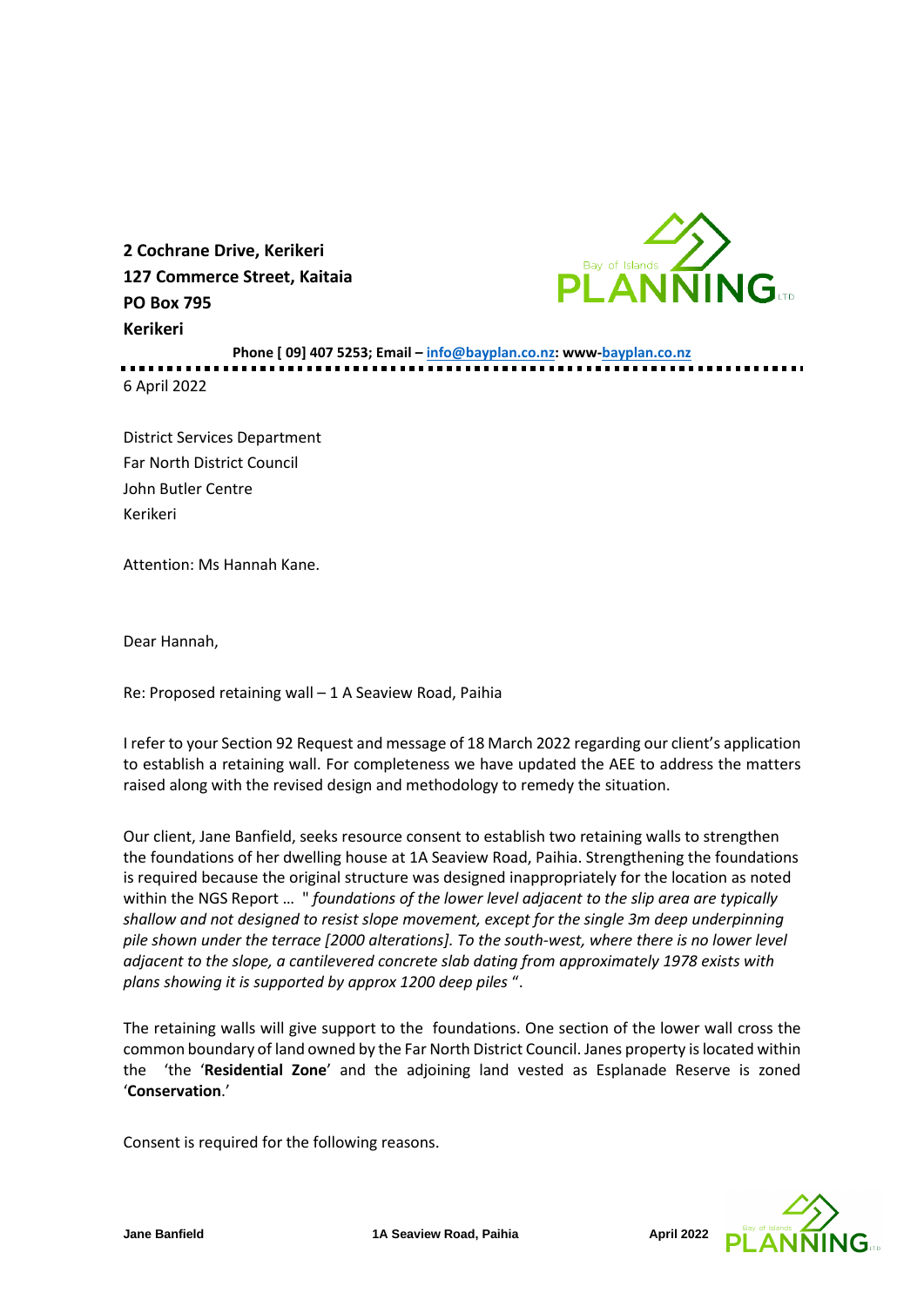- Setback from Boundaries;
- Sunlight;
- Water setback.

Overall, the application is a **Discretionary Activity.**

With regard to the application itself the issue of stabilising the dwelling house has become critical. EQC have assessed the damage culminating in an approved claim which is indicative of the seriousness and urgency of the situation. Resolution of the situation which Council began over 12 months ago following heavy rain. Further heavy rain this winter , which is very common , may precipitate the side of the home being undermined and breaking away. As detailed within the application and supporting documents any further delay in undertaking the work will more than likely have disastrous consequences. As such we ask that the application be processed expeditiously.

Please do not hesitate to contact me should you require any further information. Communications with Mr Rob Stewart, Assets Department, have been undertaken in working through this project by reason of work being undertaken in Councils reserve land.

Yours faithfully,

.<br>Jun

Jeff Kemp Principal Consultant

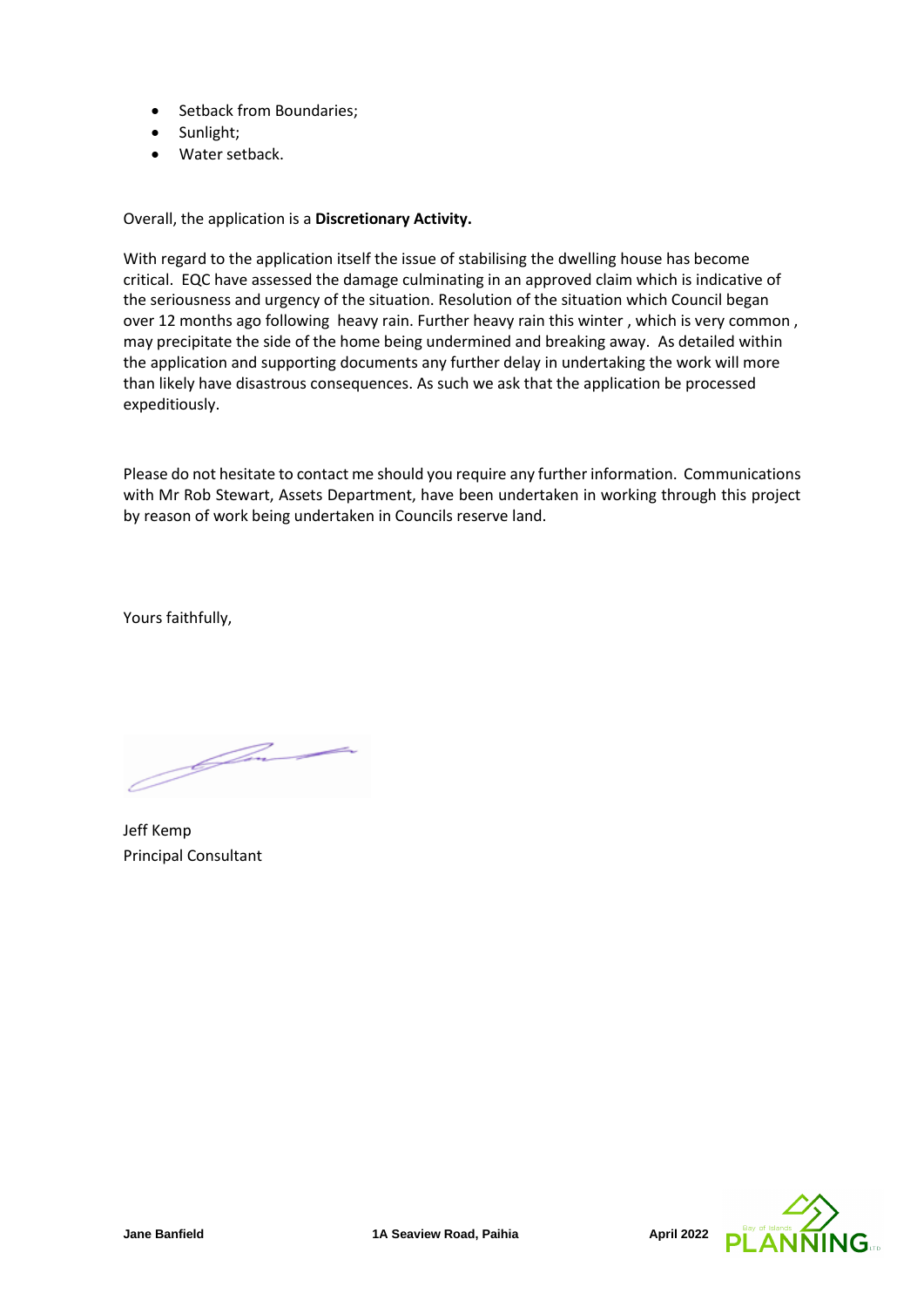# 1. INTRODUCTION

The applicant, Jane Banfield, seeks resource consent to strengthen the foundations of The Banfield family's dwelling house, on their property located at 1A Seaview Road, Paihia. The proposed retaining walls will provide support to foundations. The existing foundations were the subject of an approved Building Permit, yet have been assessed by the Geotech engineers as … *not of a type and standard appropriate for a dwelling on the crest of a coastal cliff'.* 

The application site is legally described as Lot 2 DP 124280 with an area of 1106m2 and the adjoining Council property, Lot 3 DP 124280, vested as Esplanade Reserve . A copy of the Certificate of Title for Lot 2 is attached within **Appendix A.**

The residential site contains an existing dwelling which is located at the end of a small promontory and enjoys elevated views across the Te Haumi estuary and the waters of the Kawakawa River. Access is attained via an existing concrete drive which extends from State Highway 11.

The site adjoins an Esplanade Reserve along the eastern and southern boundaries, which separates the site from the Coastal Marine Area. This Reserve, Lot 3 DP 124280, is covered in coastal vegetation and has received spoil as a result of the ground slippage.



**Figure 1 – Prover Aerial**

# 2. RECORD OF TITLE

The site Record of Title is attached at **Appendix A.** There are a number of easements which are not affected by this application.

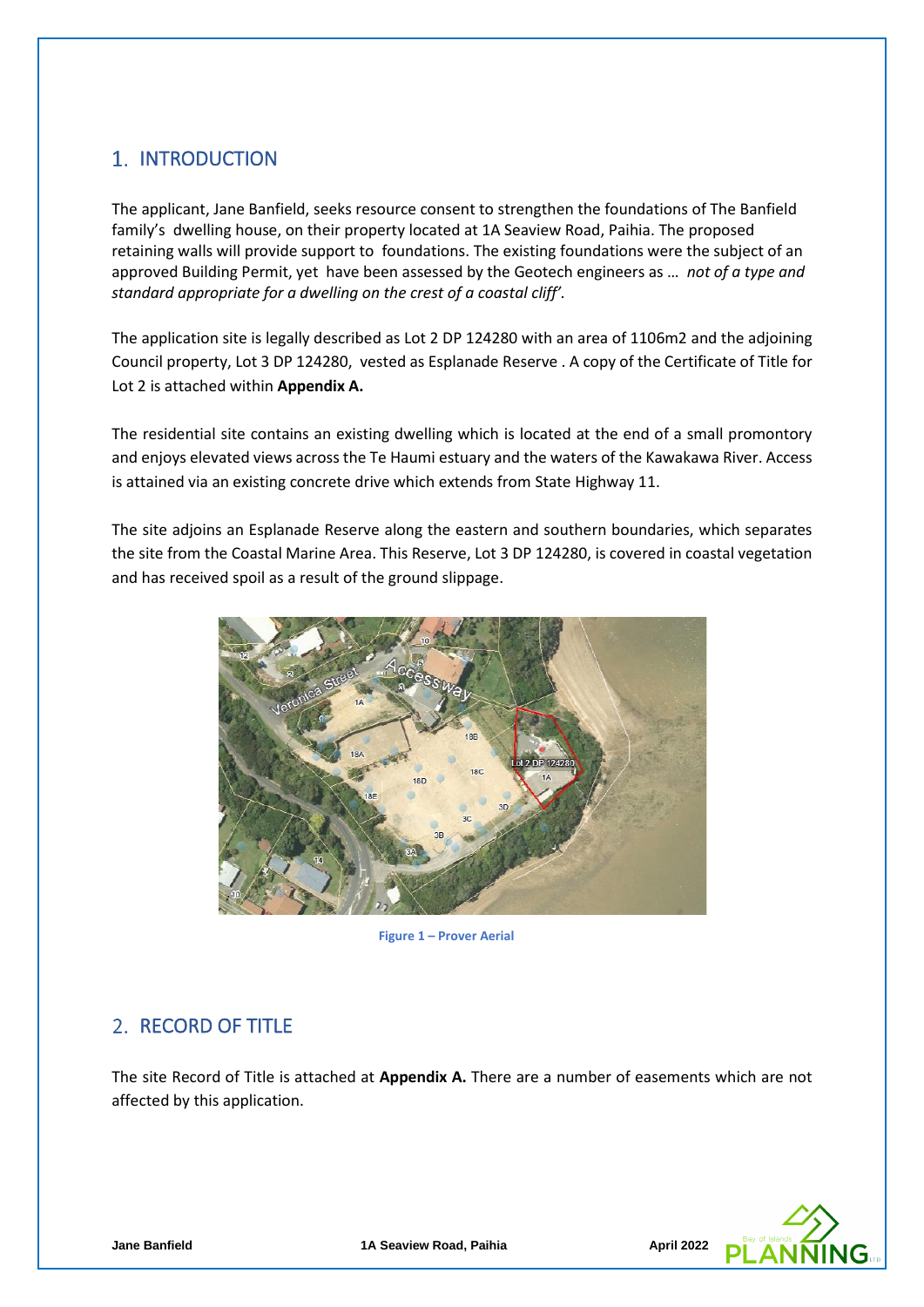# 3. DESCRIPTION OF THE PROPOSAL

The supporting documents from Northland Geotechnical Specialists, Cook Costello Limited and WSP provide substantive engineering information on the proposal which can be summarised as the construction of two retaining walls. The upper wall runs parallel close to the dwelling house at a maximum height of 2.2m, and the lower wall is set away from the dwelling and for part of its length crosses over the common boundary [ the lower wall ] into land owned by Council, at a maximum height of 2.6m. The upper wall adjoining the dwelling is 17.0m long and the lower wall is 19.81m in length. A balustrade is proposed along the outer edge of the lower retaining wall.



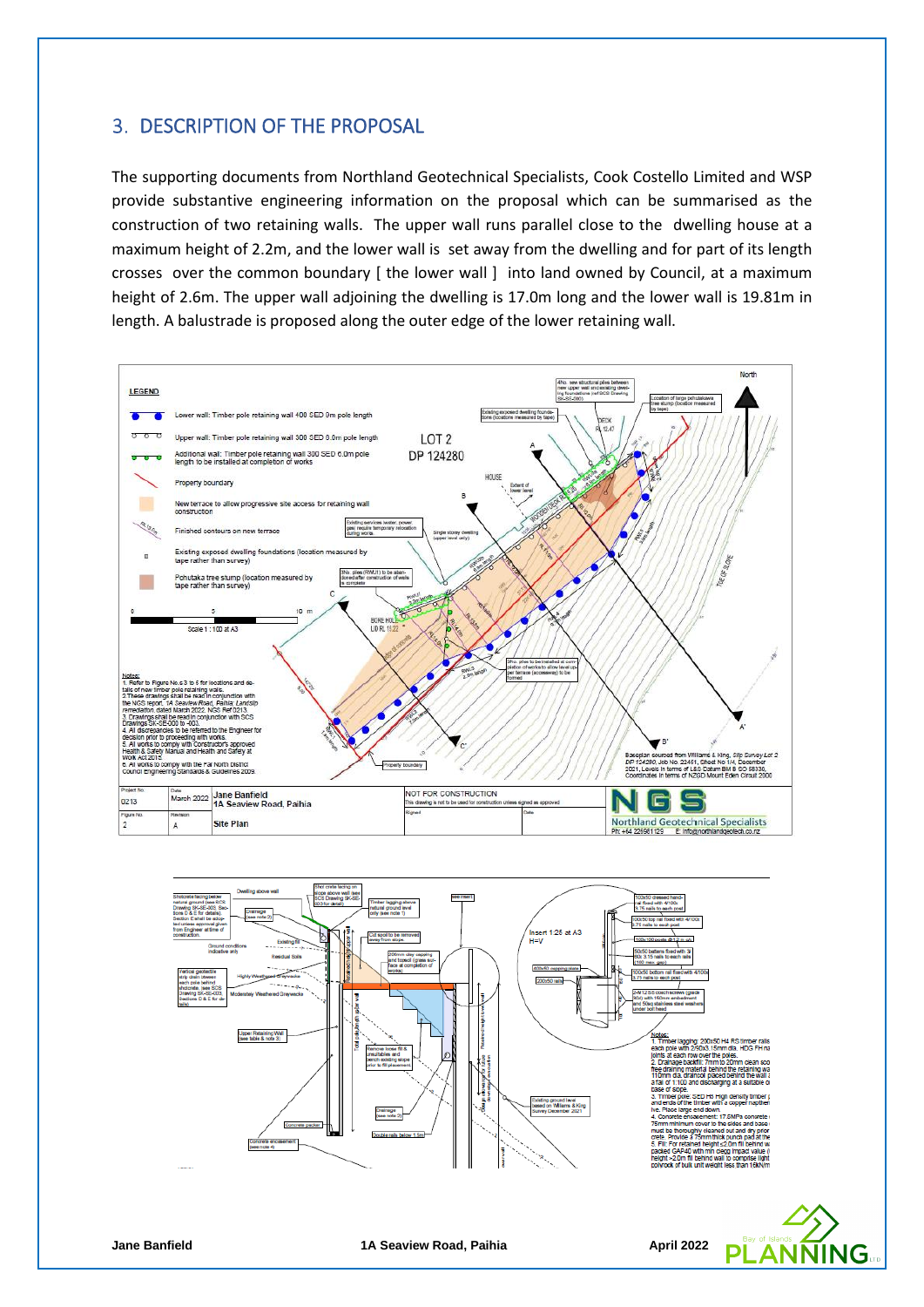Minimal earthworks associated with the building foundations are required for the proposal as these are set into the existing ground. Within the Banfield property , the volume of earthworks is 52.9m3 fill and 12/7m3 of cut. Within Council's reserve there is 23.0m3 of fill and no cut. These volumes sit well below the thresholds within both zones.

# 4. REASONS FOR CONSENT

The Far North District Plan Zone Maps depict Janes site as **Residential** and the Esplanade Reserve as **Conservation.** No other special resource features apply to the two properties.



**Figure 2 - Zoning of the site (FN Maps)**

The following Table assesses the proposed retaining walls against the relevant District Plan standards.

| <b>Performance</b>         | <b>Residential Zone Comment</b> | <b>Conservation Zone Comment</b> |                                 |
|----------------------------|---------------------------------|----------------------------------|---------------------------------|
| <b>Standard</b>            |                                 |                                  |                                 |
| Rule<br>7.6.5.1.1          | Not a relocated building.       | 9.7.5.1.1 Purpose of             | installation of<br>The .<br>the |
| <b>Relocated Buildings</b> | <b>Permitted Activity</b>       | <b>Buildings</b>                 | retaining wall assists with     |
|                            |                                 |                                  | maintaining the integrity       |
|                            |                                 |                                  | of the steep slope and the      |
|                            |                                 |                                  | vegetation<br>which<br>cover    |
|                            |                                 |                                  | contribute<br>the<br>to         |
|                            |                                 |                                  | conservation values of site.    |
|                            |                                 |                                  | The establishment of the        |
|                            |                                 |                                  | retaining wall will allow the   |
|                            |                                 |                                  | replanting of the area to       |
|                            |                                 |                                  | complement<br>the               |
|                            |                                 |                                  | surrounding<br>coastal          |

## **Table 1 – Residential / Conservation Zone Performance Standards**

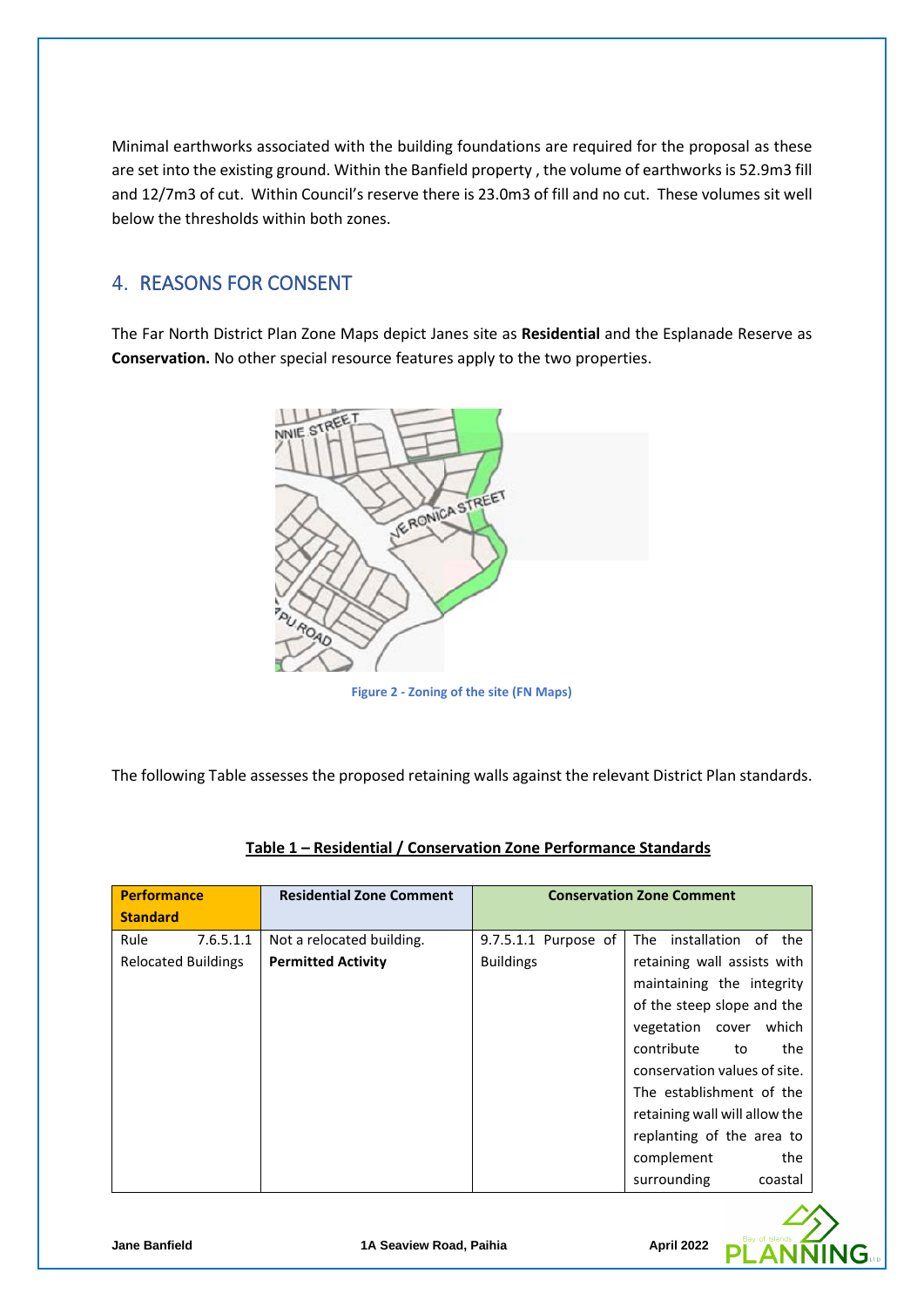|                                                                                                                  |                                                                                                                                                                                                                |            | vegetation. The applicant<br>has offered this to Council<br>communications<br>in<br>to<br>date. The wall is of the<br>same elk as retaining walls<br>along the Paihia to Opua<br>These<br>walls<br>walkway.<br>sustain the land to limit the<br>slipping of the bank areas.<br><b>Permitted Activity</b> |
|------------------------------------------------------------------------------------------------------------------|----------------------------------------------------------------------------------------------------------------------------------------------------------------------------------------------------------------|------------|----------------------------------------------------------------------------------------------------------------------------------------------------------------------------------------------------------------------------------------------------------------------------------------------------------|
| 7.6.5.1.2<br>Rule<br><b>Residential Intensity</b>                                                                | $N/a$ .                                                                                                                                                                                                        | N/a        |                                                                                                                                                                                                                                                                                                          |
| Rule 7.6.5.1.3 Scale<br>of Activities                                                                            | $N/a$ .                                                                                                                                                                                                        | 9.7.5.1.2  | N/a                                                                                                                                                                                                                                                                                                      |
| 7.6.5.1.4<br>Rule<br><b>Building Height</b>                                                                      | The proposed building height is<br>less than the 8m permitted<br>maximum height.<br><b>Permitted Activity</b>                                                                                                  | 9.7.5.1.3  | The wall is less than 8m in<br>height.<br><b>Permitted Activity</b>                                                                                                                                                                                                                                      |
| 7.6.5.1.5<br>Rule<br>Sunlight                                                                                    | The proposed retaining wall is<br>within the threshold and does<br>not comply as a Permitted<br>Activity, but will comply with<br>the 3.0m threshold.<br>Restricted<br><b>Discretionary</b><br><b>Activity</b> | 9.7.5.1.4  | At the common boundary<br>[ RWL3] the retaining wall<br>is approximately 2.6m in<br>height.<br>Restricted<br><b>Discretionary</b><br><b>Activity</b>                                                                                                                                                     |
| 7.6.5.1.6<br>Rule<br>Stormwater<br>Management                                                                    | Total proposed retaining wall is<br>sitting under the curtilage of<br>the dwelling foundations and<br>overhangs.<br><b>Permitted Activity</b>                                                                  | 9.7.5.1.5  | The surface area of the<br>wall is less than 10% of the<br>site area [ 2717m2]<br><b>Permitted Activity</b>                                                                                                                                                                                              |
| 7.6.5.1.7<br>Rule<br>from<br>Setback<br><b>Boundaries</b>                                                        | The proposed retaining wall<br>will be within the 1.2m setback<br>from the<br>other<br>property<br>boundaries.<br><b>Discretionary</b><br>Restricted<br><b>Activity</b>                                        | 9.7.5.1.10 | There is no<br>applicable<br>setback rule.                                                                                                                                                                                                                                                               |
| 7.6.5.1.8<br>Rule<br>Screening<br>for<br>Neighbours - Non-<br><b>Residential Activities</b><br>Rule<br>7.6.5.1.9 | N/a<br>$N/a$ .                                                                                                                                                                                                 | 9.7.5.1.6  | $N/a$ .                                                                                                                                                                                                                                                                                                  |
| <b>Outdoor Activities</b><br>7.6.5.1.10<br>Rule                                                                  | $N/a$ .                                                                                                                                                                                                        |            |                                                                                                                                                                                                                                                                                                          |
| <b>Visual Amenity</b><br>Rule<br>7.6.5.1.11<br>Transportation                                                    | $N/a$ .                                                                                                                                                                                                        |            | $N/a$ .                                                                                                                                                                                                                                                                                                  |
| Rule 7.6.5.1.12 Site<br>Intensity - Non-<br><b>Residential Activities</b>                                        | $N/a$ .                                                                                                                                                                                                        |            |                                                                                                                                                                                                                                                                                                          |

P

G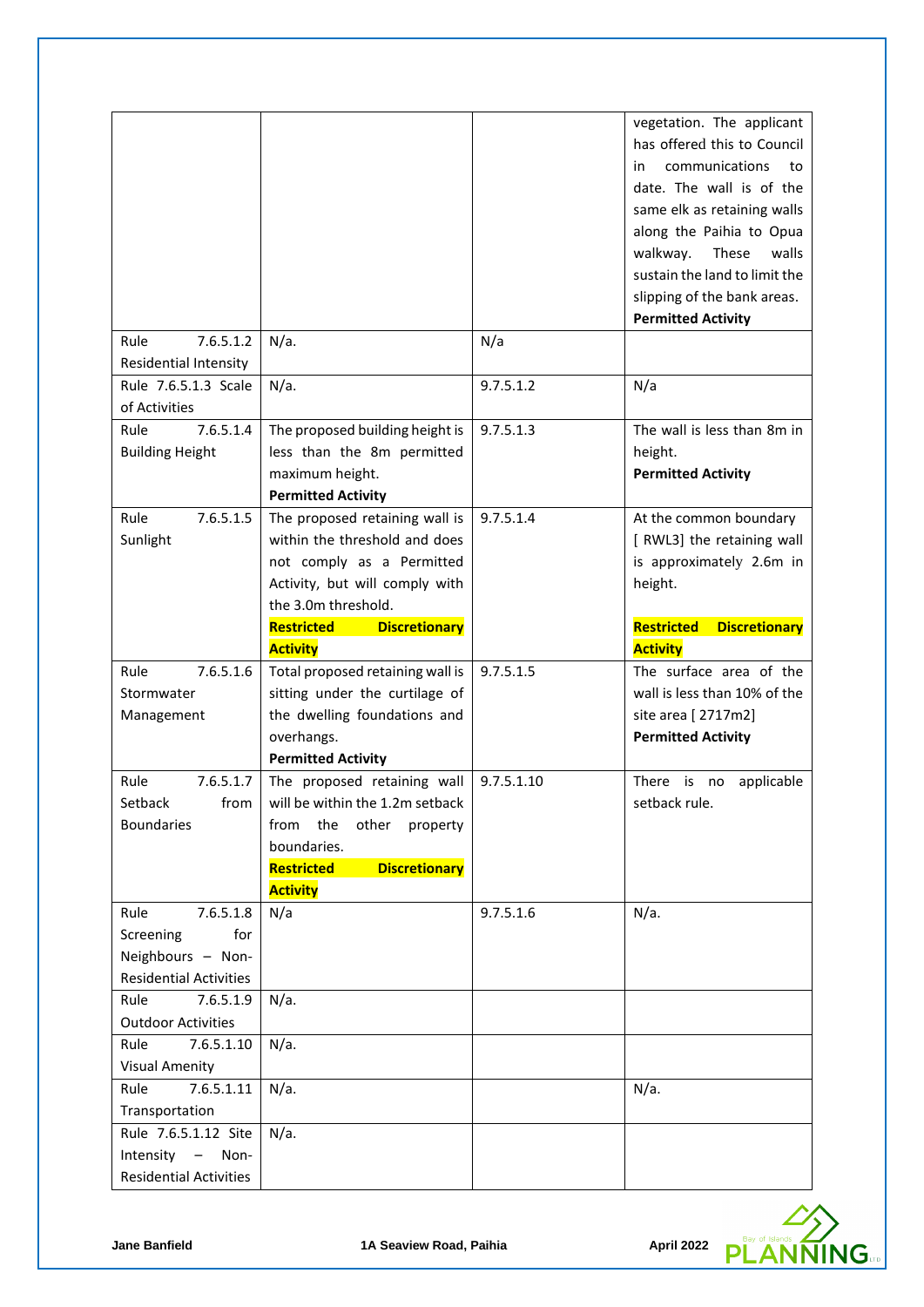| Rule<br>7.6.5.1.13        | $N/a$ .                         |            |                               |
|---------------------------|---------------------------------|------------|-------------------------------|
| Hours of Operation -      |                                 |            |                               |
| Non-Residential           |                                 |            |                               |
| Activities                |                                 |            |                               |
| Rule<br>7.6.5.1.14        | $N/a$ .                         | 9.7.5.1.7  | $N/a$ .                       |
| <b>Keeping of Animals</b> |                                 |            |                               |
| Rule 7.6.5.1.15 Noise     | $N/a$ .                         | 9.7.5.1.8  | $N/a$ .                       |
| Rule<br>7.6.5.1.16        | $N/a$ .                         | 9.7.5.1.9  | $N/a$ .                       |
| Helicopter<br>Landing     |                                 |            |                               |
| Area                      |                                 |            |                               |
| Rule<br>7.6.5.1.17        | The retaining wall is with the  | 9.7.5.1.11 | The wall surface area is less |
| <b>Building Coverage</b>  | of the<br>curtilage<br>existing |            | than the 8% threshold.        |
|                           | dwelling house.                 |            |                               |
|                           | <b>Permitted Activity</b>       |            | <b>Permitted Activity</b>     |

## **Table 2 – District Wide Performance Standards**

|            | <b>Section 12.3 Soils and Minerals</b>                                                                                                                                                                                                                                                                                                                                                                                                                                                                                                  |                                                                                                                                                                                              |
|------------|-----------------------------------------------------------------------------------------------------------------------------------------------------------------------------------------------------------------------------------------------------------------------------------------------------------------------------------------------------------------------------------------------------------------------------------------------------------------------------------------------------------------------------------------|----------------------------------------------------------------------------------------------------------------------------------------------------------------------------------------------|
| 12.3.6.1.1 | Excavation and/or filling, excluding mining and<br>quarrying, in the Rural Production zone or<br>Kauri Cliffs zone                                                                                                                                                                                                                                                                                                                                                                                                                      | $N/a$ .                                                                                                                                                                                      |
| 12.3.6.1.2 | <b>Permitted Standard</b><br>(Residential)<br>Excavation, and/or filling, excluding mining and quarrying,<br>on any site in the Residential, Industrial, Horticultural<br>Processing, Coastal Residential and Russell Township<br>Zones is permitted, provided that:<br>Does not exceed 200m <sup>3</sup> in any 12-month period<br>a.<br>per site; and<br>It does not involve a cut or filled face exceeding<br>b <sub>1</sub><br>1.5m in height i.e. the maximum permitted cut and fill<br>height may be 3m.<br>(Conservation) 300m3. | Minimal earthworks associated with the<br>construction of the retaining walls and both<br>are engineered designed. The limits are less<br>than 200m3 and 300m3.<br><b>Permitted Activity</b> |
| 12.7.6.1.1 | Setback from CMA - 30m setback                                                                                                                                                                                                                                                                                                                                                                                                                                                                                                          | Both retaining walls sit within the 30.0m<br>setback.                                                                                                                                        |
|            |                                                                                                                                                                                                                                                                                                                                                                                                                                                                                                                                         |                                                                                                                                                                                              |

The proposal exceeds the sunlight rule within the Conservation Zone rules and exceeds the setback from boundary and sunlight rules as a Restricted Discretionary Activity with the Residential Zone. In addition, the walls are within 30.0m of the CMA requiring consent as a Discretionary Activity. Overall, the proposal falls to be considered as a '**Discretionary Activity**' by reason of the transgression of these rules.

# **5. STATUTORY CONSIDERATIONS**

Section 104B of the Resource Management Act (RMA) governs the determination of applications for discretionary activities: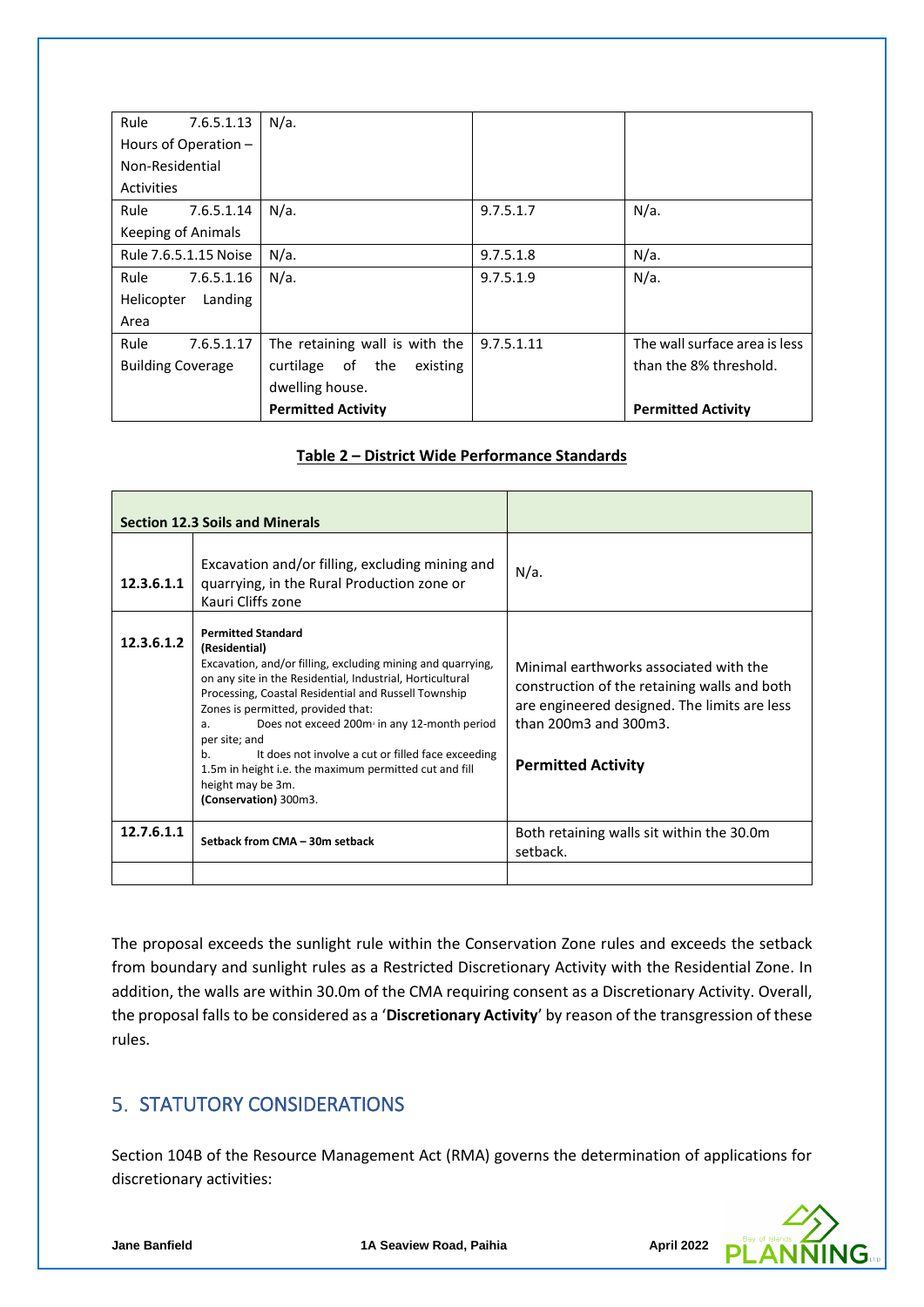#### 104B Determination of applications for discretionary or non-complying activities

After considering an application for a resource consent for a discretionary activity or non-complying activity, a consent authority-

- may grant or refuse the application; and  $(a)$
- (b) if it grants the application, may impose conditions under section 108.

Applications for Discretionary Activities may be granted or refused and if granted, may be subject to conditions of consent. A decision on a Discretionary Activity application is subject to the matters set out in Section 104.

Section 104 specifies that subject to Part 2, consent authorities have regard to the following matters when considering whether to grant or refuse an application for resource consent.

- (a) *any actual and potential effects on the environment of allowing the activity; and* 
	- *(ab) any measure proposed or agreed to by the applicant for the purpose of ensuring positive effects on the environment to offset or compensate for any adverse effects on*

*the environment that will or may result from allowing the activity; and*

- *(b) any relevant provisions of –*
	- *(i) a national environment standard:*
	- *(ii) other regulations:*
	- *(iii) a national policy statement: and*
	- *(iv) a New Zealand Coastal Policy Statement:*
	- *(v) a regional policy statement or proposed regional policy statement:*
	- *(vi) a plan or proposed plan; and*
- *(c) any other matter the consent authority considers relevant and reasonably necessary to determine the application."*

In the determination of this application, those considerations include the actual and potential effects of an activity on the environment, the relevant provisions of the New Zealand Coastal Policy Statement (NZCPS), the Northland Regional Policy Statement (or other relevant statutory document), the Far North District Plan and any other matter the consent authority considers relevant and reasonably necessary to determine the application.

The National Environmental Standard for Assessing and Managing Contaminates in Soil to Protect Human Health is not considered to be applicable, as the site is bush covered and has not been previously developed. The National Environmental Standard for Freshwater is also not considered applicable as the matters covered by this document are not affected by the proposal.

The following assessment addresses all of the relevant considerations under s104 of the RMA.

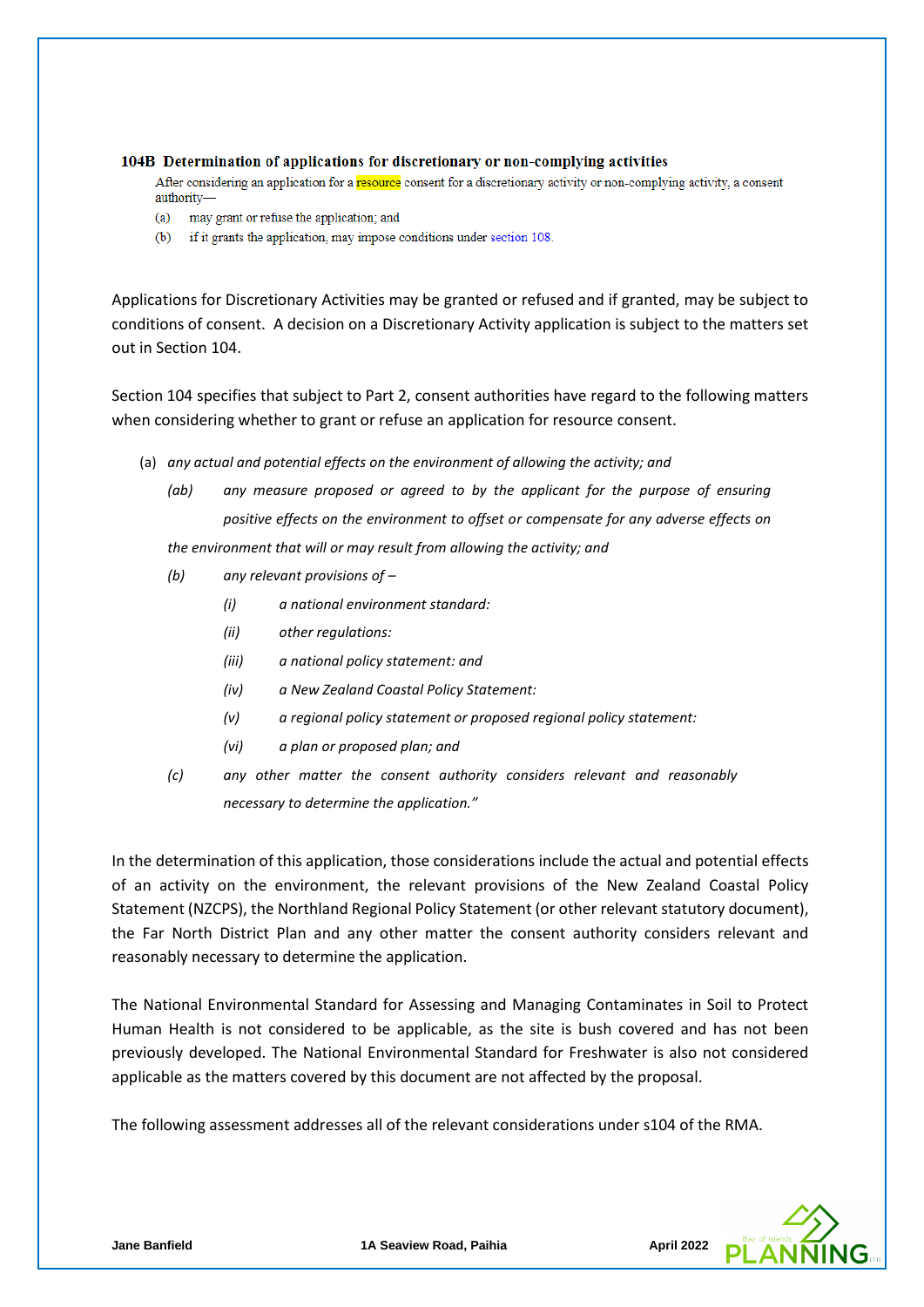### **6.2 ASSESSMENT OF EFFECTS ON THE ENVIRONMENT**

- 1. The RMA definition of 'Environment' includes:
	- (a) *Ecosystems and the constituent parts, including people and communities; and*
	- (b) *All natural and physical resources; and*
	- (c) *Amenity values; and*
	- (d) *The social, economic, aesthetic, and cultural conditions which affect the matters stated in paragraphs (a) to (c) of this definition or which are affected by those matters.*

The definition of 'Environment' also includes the concept of a 'future state of the environment' where the environment as it currently exists might be modified by permitted activities and by resource consents that have been granted, and where it appears likely that those consents will be implemented. In respect of this application, the existing environment is a bush covered vacant lot within a predominantly invisible coastal location, within the coastal environment as defined in the NZCPS and the Northland Regional Policy Statement. The Residential Zone enables high density residential activity that includes dwellings subject to specific building design criteria, associated vehicle access, and car parking. This property and the surrounding residential area can be serviced by Councils reticulated infrastructure.

The RMA meaning of 'effect' includes:

#### 3 **Meaning of effect**

In this Act, unless the context otherwise requires, the term effect includes-

- $(a)$ any positive or adverse effect; and
- any temporary or permanent effect; and (b)
- $\left( \text{c} \right)$ any past, present, or future effect; and
- any cumulative effect which arises over time or in combination with other effects- $(d)$ regardless of the scale, intensity, duration, or frequency of the effect, and also includes—
- any potential effect of high probability; and  $(e)$
- $(f)$ any potential effect of low probability which has a high potential impact.

For this application, the potential adverse effects to be assessed are those both temporary and permanent that arise from aspects of the proposal that have been identified as requiring resource consent, and broadly captured under Part 2 of the RMA. Positive effects also require consideration. In respect of this application, positive effects include the wellbeing of the applicant to ensure the existing dwelling avoids any future damage through ground subsidence.

## *Setback from Boundary Effects*

The retaining wall is a building by definition and is required to sit at the property boundary due to the physical constraints along with being able to attain the necessary engineering design parameters. The wall is engineered designed and is effectively a large fence along a common boundary. The proposed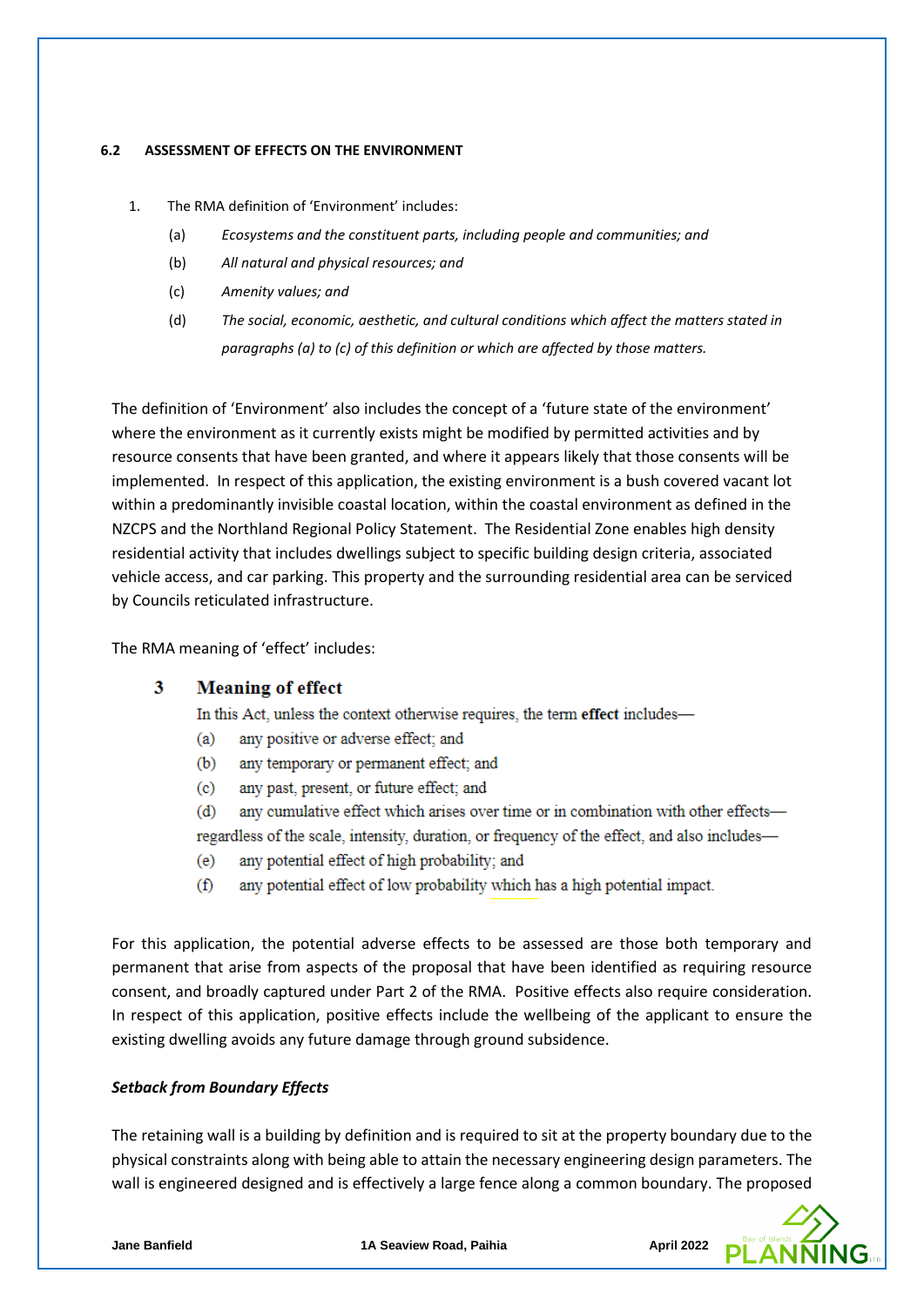retaining wall is screened by vegetation on the adjoining Esplanade Reserve, and this will be enhanced through planting offered by the applicant. The wall is located in an elevated position and not visible from the street or whilst walking along the edge of the CMA. The existing character and form of the locale will be maintained, and the wall has no effect upon the outlook and privacy of adjacent properties. Overall adverse effects associated with this breach are considered minimal to nonexistent.

## *Sunlight Effects*

The affected parties are assessed as the applicant and Council. Given the ownership of the land, the topographical features, and in ability to access the immediate area of the retaining walls it is considered there will be no effects off site or on either property owner. Both parties are considered to benefit from the establishment of the retaining walls with mitigation of effects readily attained through planting offered by the applicant.

### *CMA setback*

Both retaining walls sit within 30.0m of the CMA. This in its own account has no effect upon the functioning of the CMA and cannot be avoided by reason of the presence of the existing dwelling house. There is nothing to suggest the walls in the location sought has any effect beyond the property boundary.

Overall it is considered, given the context of the activity, the location and the existing environment the effects created through a breach of the setback and sunlight rule are internalised and of benefit to the applicant and Council.

#### **STATUORY PLAN CONSIDERATIONS**

#### **New Zealand Coastal Policy Statement 2010**

The New Zealand Coastal Policy Statement 2010 [NZCPS 2010] contains objectives and policies designed to achieve the sustainable management purpose of the Resource Management Act in respect of New Zealand's coastal environment. It is relevant to this application to the extent that the lower order regional and district plans must give effect to the NZPCS where any subdivision, use or development of land or coastal areas involving the coastal environment is proposed.

As the activity involves the use of land for residential purposes that is within the regionally identified coastal environment, it is subject to any regulatory provisions relevant to the management of that environment. Even though the site is partially within an area defined as 'High Natural Character' the proposed development is outside this area. The size and scale of the proposal is such that it does not require any further consideration of the NZCPS and can be adequately managed in terms of district level regulations.

#### **Northland Regional Policy Statement**

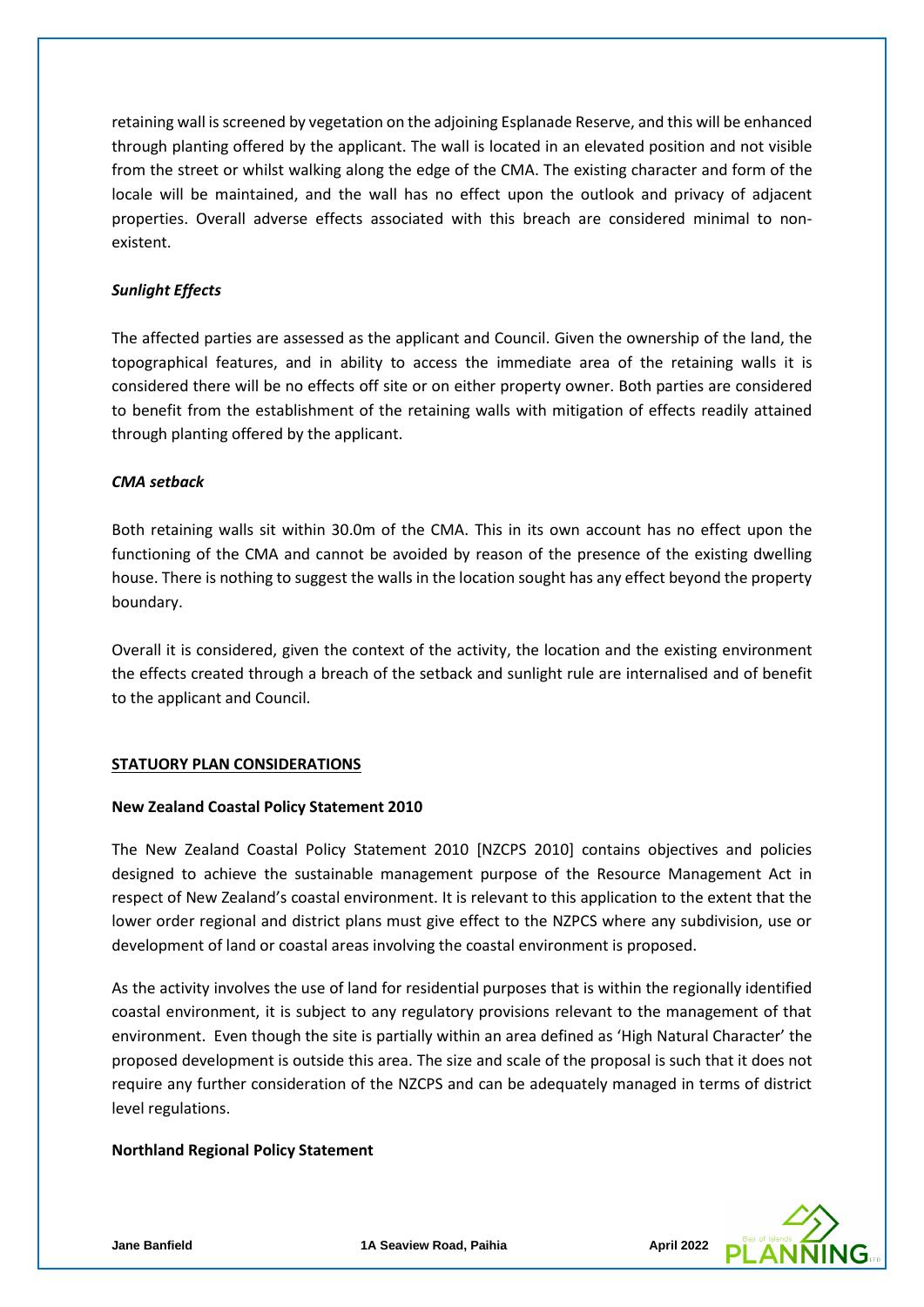The subject site is within the Northland region and is subject to the governing objectives and policies of the operative Northland Regional Policy Statement (operative May 2016). With respect to any identified features, the site is within the Coastal Environment boundary.



**Figure 5 – Northland Regional Policy Statement Maps**

Of statutory relevance to this proposal are regional objectives and policies relating to water quality (particularly coastal water) and the protection of the coastal environment's natural character.

With respect to the water quality, stormwater is managed to ensure coastal water quality in this area will not be adversely affected during the construction period.

Overall, it is considered that the proposal would not be inconsistent with the Northland Regional Policy Statement.

#### **Operative Far North District Plan**

The District Plan provisions of relevance to this application are the objectives and policies for the Urban environment and Residential zone.

The District Plan Urban Environment is comprised of three urban sub-zones that includes the Residential Zone, the Commercial Zone, and the Industrial Zone. These zones provide for distinctively different urban environments, the Residential Zone provides for the most intensive residential development within the urban environment. The application site is located within an established residential environment near the coast on site sizes enabled by the Residential Zone.

#### **District Plan Objectives and Policies**

The relevant objectives and policies of the Plan are those related to the Urban Environment, Residential Zone, Conservation Zone and District Wide matters including natural and physical resources.

The proposed activity is not altering the density to those prevailing at present within this area (Objective 7.6.3.1). The proposed development is facilitating the presence of an existing residential dwelling, ensuring the anticipated effects are anticipated and comparable with other properties within this zone (Objective 7.6.3.2).

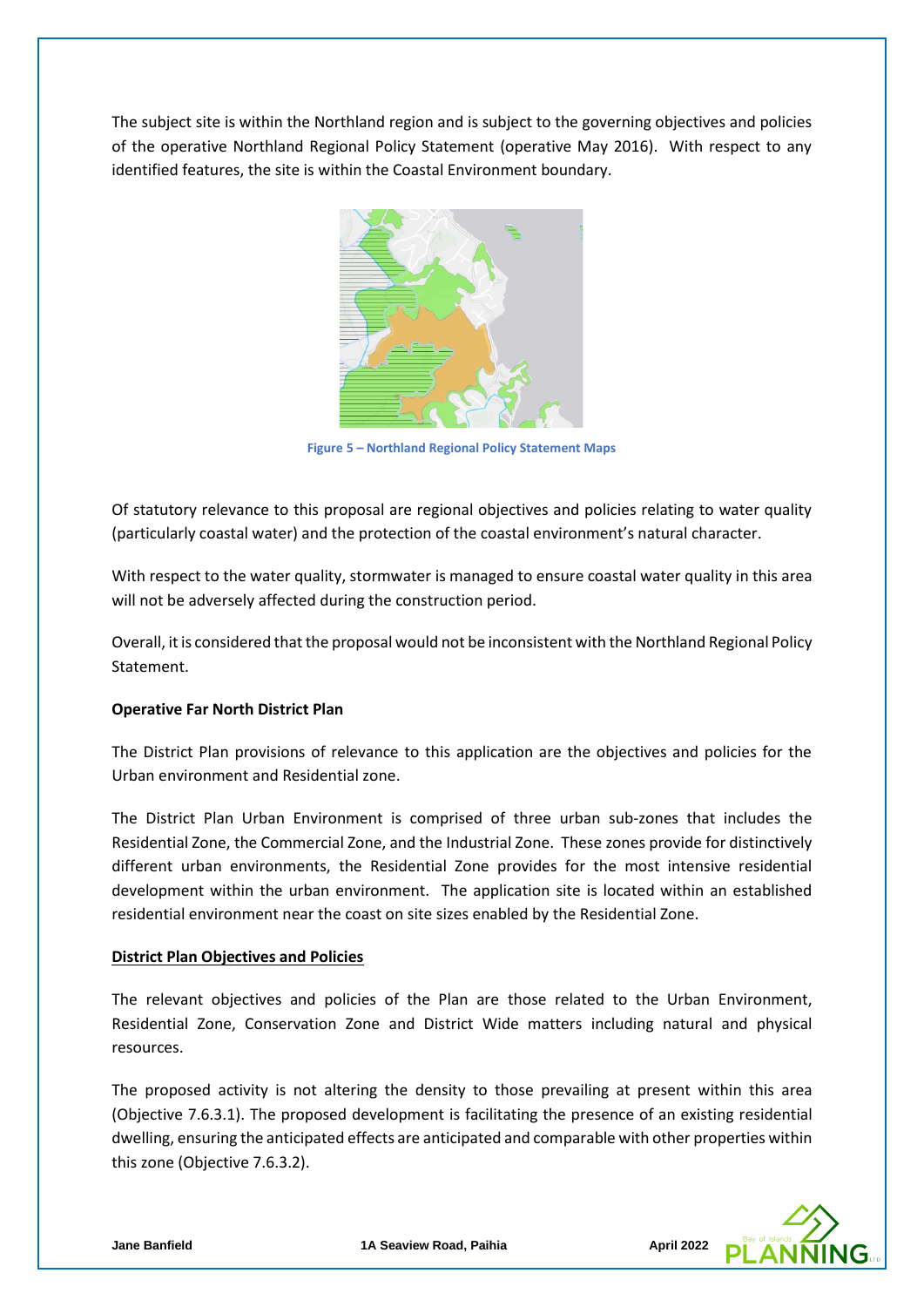The proposal also complies with the relevant residential zone policies and has no demand on Council's reticulated services (Policy 7.6.4.2, 7.6.4.3). The proposed retaining wall enables safe occupation of the dwelling which provides housing in an effective and efficient manner along with creating effects associated with a typical single residential unit (Policy 7.6.4.4 and 7.6.4.6). The proposed retaining wall ensures adequate access to sunlight and daylight on adjoining sites and has no influence on the privacy for the inhabitants of adjoining properties.

The retaining wall is considered to facilitate the protection of conservation values and the physical and natural resources [ Objective 9.7.3.1] and sustains the conservation values of the site without adverse effects on the surrounding environment prescribed under Objective 9.7.3.2. The installation of the wall maintains and enhances the existing conservation values through mitigating the acceleration of the coastal slope slipping into the CMA [ Policy 9.7.4.1 ] . There are no adverse effects on the conservation values of the site, and it has no adverse effects on the surrounding area as prescribed by Policy 9.4.4.2. The establishment of the wall attains Policy 9.7.4.5 by reason it does not degrade nor diminish total biodiversity or ecological functioning of the values in the site. In the contrary it will ensure the biodiversity and ecological values are not going to be lost through the land and vegetation slipping away.

Overall, it is considered the proposal gives effect to the applicable objectives and policies.

## **Applicable Assessment Criteria**

Assessment criteria within the District Plan are assessed below.

## **11.2 Building Height, Scale and Sunlight Assessment Criteria**

*(a) The extent to which adjacent properties will be adversely affected in terms of visual domination, overshadowing, loss of privacy and loss of access to sunlight and daylight.* 

The affected adjoining property on the southern boundary is reserve and covered in vegetation. It is considered that in the context of the activity and the location, there will be no adverse effects associated with the proposal.

*(b) The ability to mitigate any adverse effects by way of increased separation distances between buildings or the provision of landscaping and screening.* 

Mitigation of the wall will be attained through the replanting of the area as offered by the applicant. This will increase the biodiversity and ecological values which have been lost to date though the land slipping.

*(c) The extent of the building area and the scale of the building and the extent to which they are compatible with both the built and natural environments in the vicinity.* 

The proposed retaining wall has been designed to meet the engineering parameters to ensure stability of the ground. The proposal will fit within the vegetated environment and is a common activity found in the both zones.

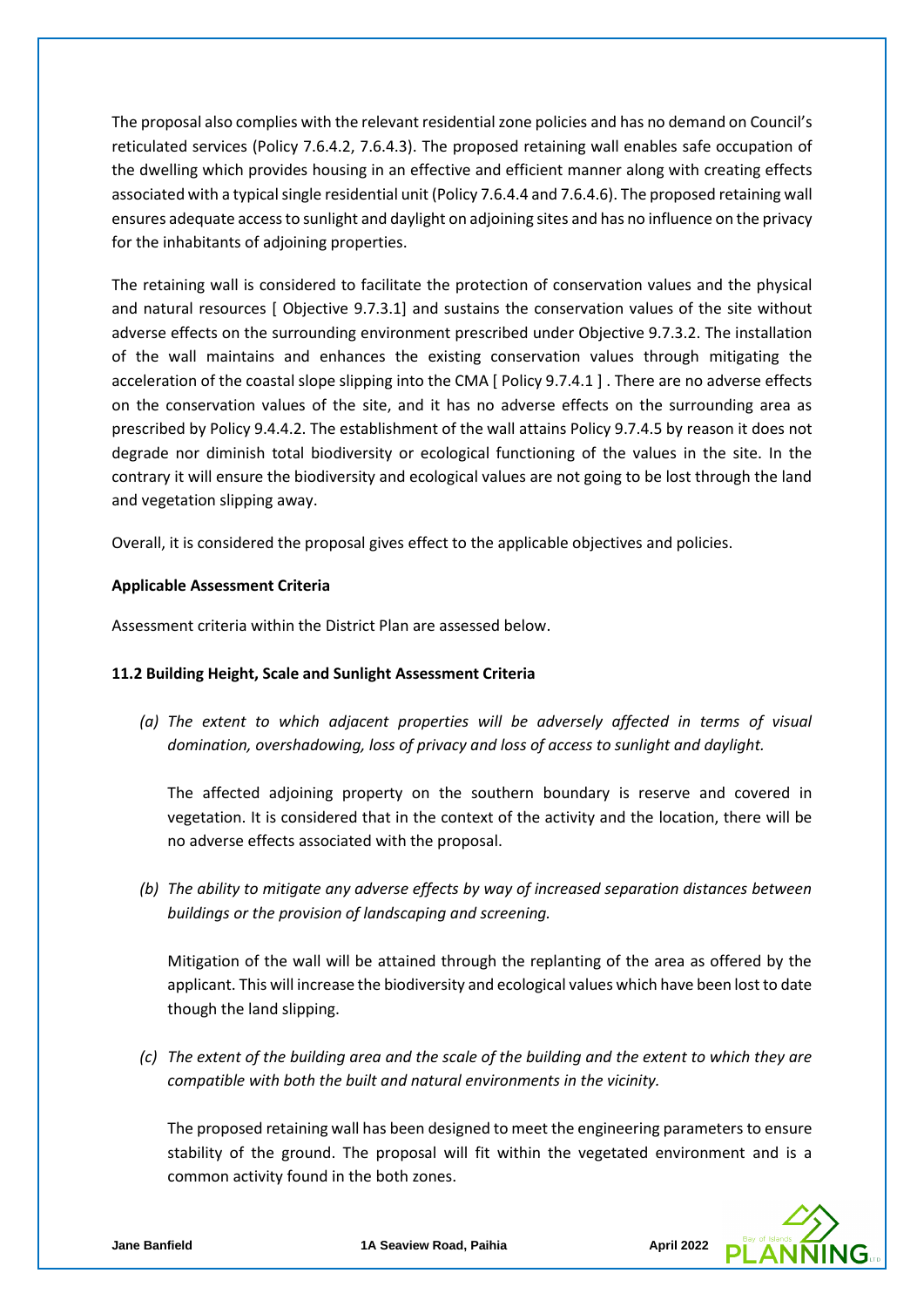*(d) The spatial relationship between the new building and adjacent residential units, and the outdoor space used by those units.* 

As previously mentioned, the proposed retaining wall is located on the southern boundary which is shared with a vacant bush covered property. There are no residential units adjoining.

*(e) The nature of the activity to be carried out within the building and its likely generated effects.*

The proposed retaining wall will provide support to the existing dwelling house. The likely effects centre on the construction methodology and control of storm water during construction. These effects are embodied within the supporting information.

#### **7.6.5.3.7 Setback from Boundaries Assessment Criteria**

*(a) the extent to which the proposal is in keeping with the existing character and form of the street or road, in particular with the external scale, proportions and buildings on the site and on adjacent sites;*

The retaining wall is unlikely to be visible from public locations save the adjoining Esplanade Reserve , which is in real terms inaccessible.

*(b) the extent to which the building(s) intrudes into the street scene or reduces outlook and privacy of adjacent properties;*

As previously mentioned, the nature of the proposed retaining wall will not adversely effect the street scene or outlook and privacy of adjacent properties.

*(c) the extent to which the buildings restrict visibility for vehicle manoeuvring;*

The proposed retaining wall does not effect this.

*(d) the ability to mitigate any adverse effects on the surrounding environment, for example by way of street planting;*

The applicant has offered to plant and landscape the area around the two retaining walls. This will assist with water containment along with creating a natural appearance.

- *(e) for Lot 1 DP 28017, Lot 1 DP 46656, Lot 1 DP 404507, and Lot 1 DP 181291, Lot 2 DP 103531, Lot 1 DP 103531, Lot 2 DP 58333 and Pt Lot 1 DP 58333 (and any sites created as a result of a subdivision of these lots) and sites having frontage with Kerikeri Road between its intersection with SH10 and Cannon Drive:*
	- *i. the scale of the buildings;*
	- *ii. the extent of setback from Kerikeri Road and Cobham Road;*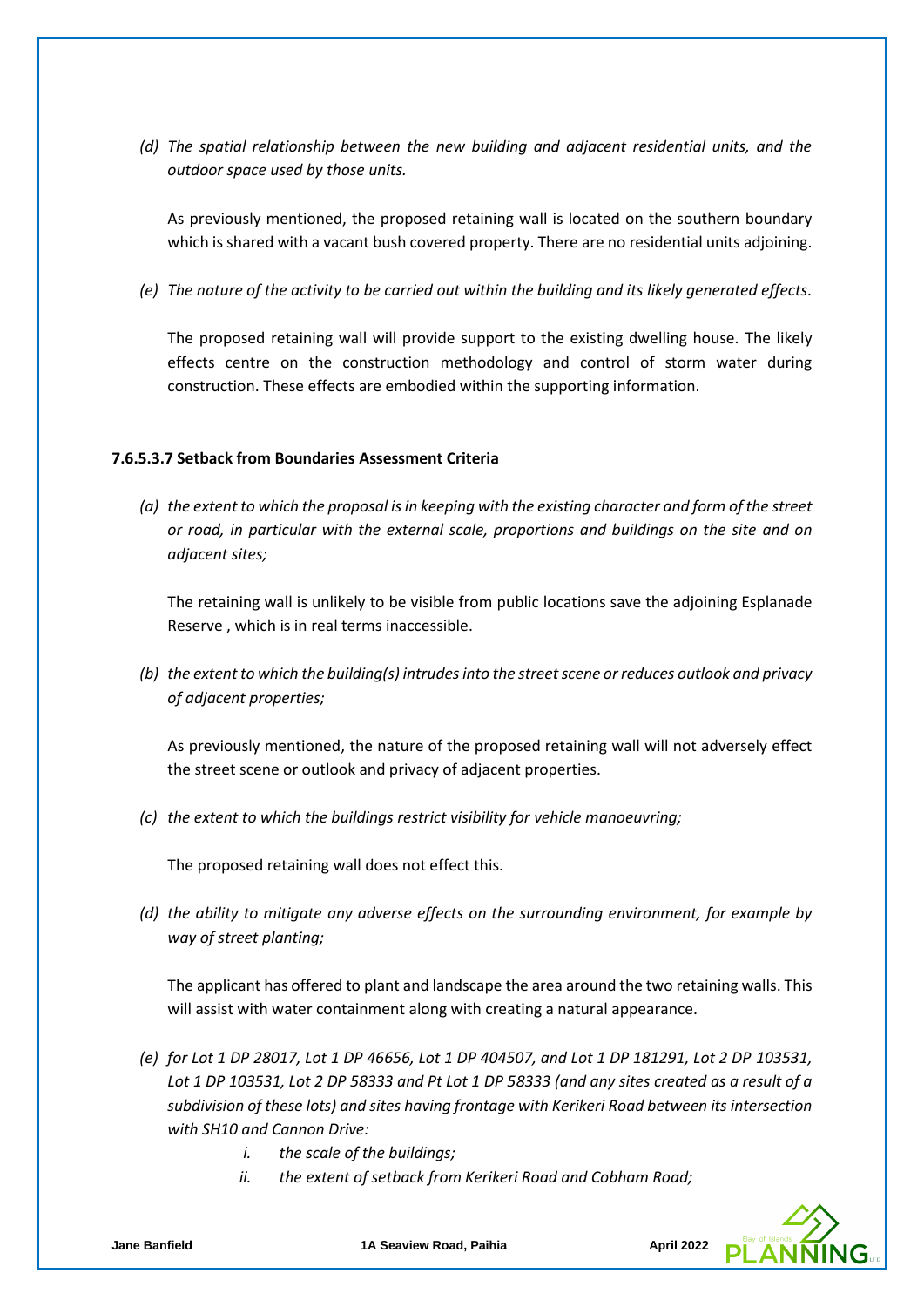- *iii. the visual appearance of the site from the Kerikeri Road and Cobham Road frontage;*
- *iv. the extent to which the building(s) are in harmony with landscape plantings and shelter belts;*

N/A.

*(f) the extent to which the buildings and their use will impact on the public use and enjoyment of adjoining esplanade reserves and strips and adjacent coastal marine areas.*

The retaining walls will not affect the public use and enjoyment of the reserve given the area is not accessible to the public. The use of the esplanade will in fact be enhanced by reason it will mitigate the propensity for the slip to increase in size and slide into the CMA. In such event it will affect the ability for the public to gain access along the CMA.

## **12.7.7 Setback from CMA**

*(a) the extent to which the activity may adversely affect cultural and spiritual values;* 

There is nothing to suggest the retaining wall would effect these values.

*(b) the extent to which the activity may adversely affect wetlands;* 

N/a.

*(c) the extent to which the activity may exacerbate or be adversely affected by natural hazards;* 

The retaining walls will be sustaining the stability of the slope to reduce the likelihood of the house subsiding and reserve land slipping into the CMA.

*(d) the potential effects of the activity on the natural character and amenity values of lakes, rivers, wetlands and their margins or the coastal environment;* 

Given the context of this location it is not considered the retaining walls will cause any adverse effect upon these values.

*(e) the history of the site and the extent to which it has been modified by human intervention;* 

This has been discussed in the attached reports.

*(f) the potential effects on the biodiversity and life supporting capacity of the water body or coastal marine area or riparian margins;* 

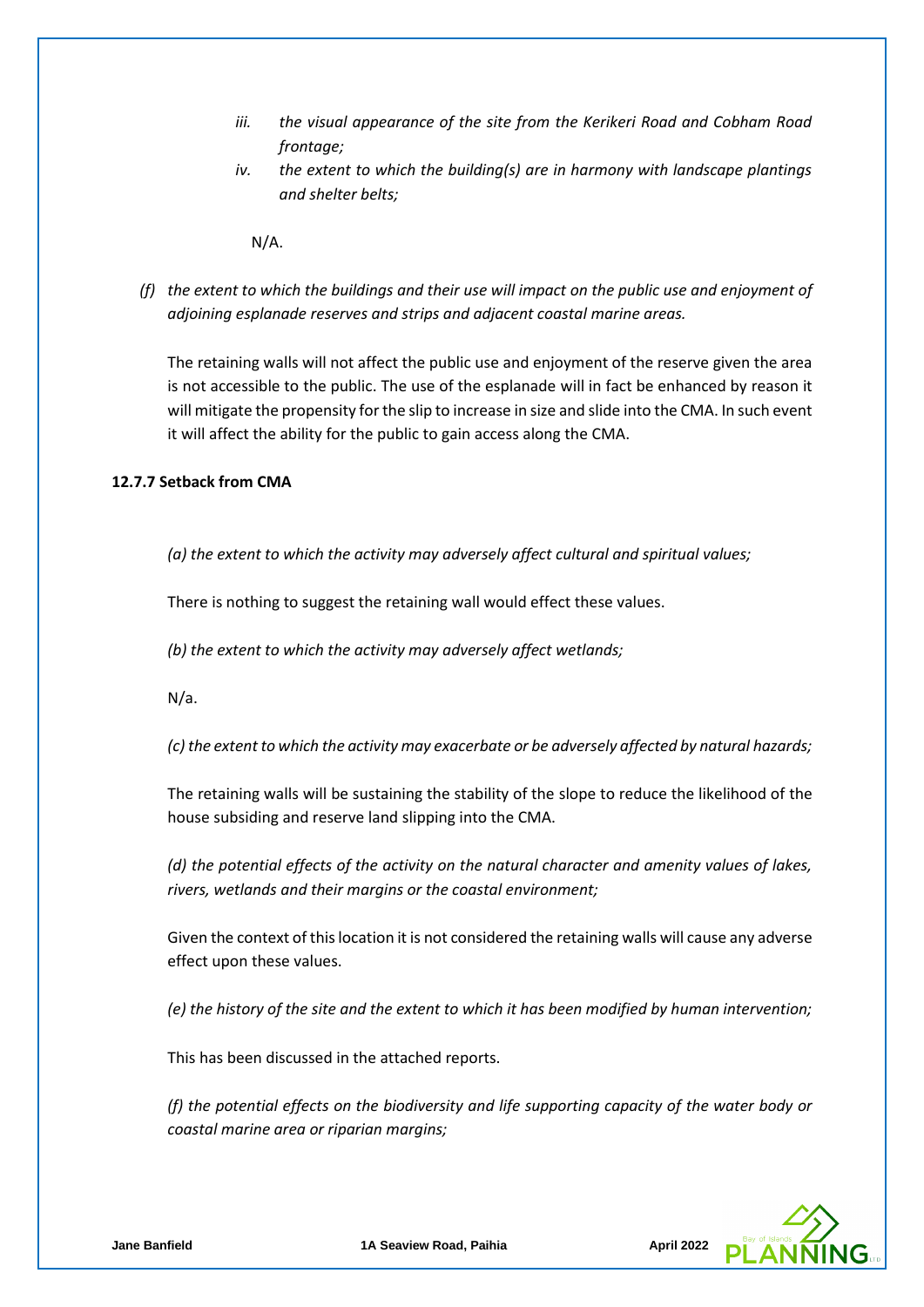The establishment of the retaining walls is anticipated to enhance these factors and will improve the quality of the coastal water and access along the CMA .

*(g) the potential and cumulative effects on water quality and quantity, and in particular, whether the activity is within a water catchment that serves a public water supply;* 

Water within the CMA will be improved through the reduction of silt being received.

*(h) the extent to which any proposed measures will mitigate adverse effects on water quality or on vegetation on riparian margins;* 

Landscaping and planting is proposed around the retaining walls.

*(i) whether there are better alternatives for effluent disposal;* 

N/a.

*(j) the extent to which the activity has a functional need to establish adjacent to a water body;* 

The technical reports clearly demonstrate the need for the retaining walls.

*(k) whether there is a need to restrict public access or the type of public access in situations where adverse safety or operational considerations could result if an esplanade reserve or strip were to vest.*

There is no need to restrict public access except at the time of construction. However it is considered impractical for the public to access the reserve at this location.

# 6. PART 2

#### **Purpose**

The proposal can promote the sustainable management of natural and physical resources on site, as current and future owners and users of the land are able to provide for their social, cultural and economic wellbeing and their health and safety. It will maintain the reserve as a vegetated slope and enable the continued access along the foreshore within the CMA.

The proposal will sustain the presence of the dwelling house on the property and the land within the esplanade reserve. Air, water, soil, and ecosystems are not assessed as being adversely affected by this development whereupon the effects on the environment are not anticipated to be more than minor.

#### **Matters of National Importance**

There is nothing to suggest the activity would be in conflict with the matters of National Importance.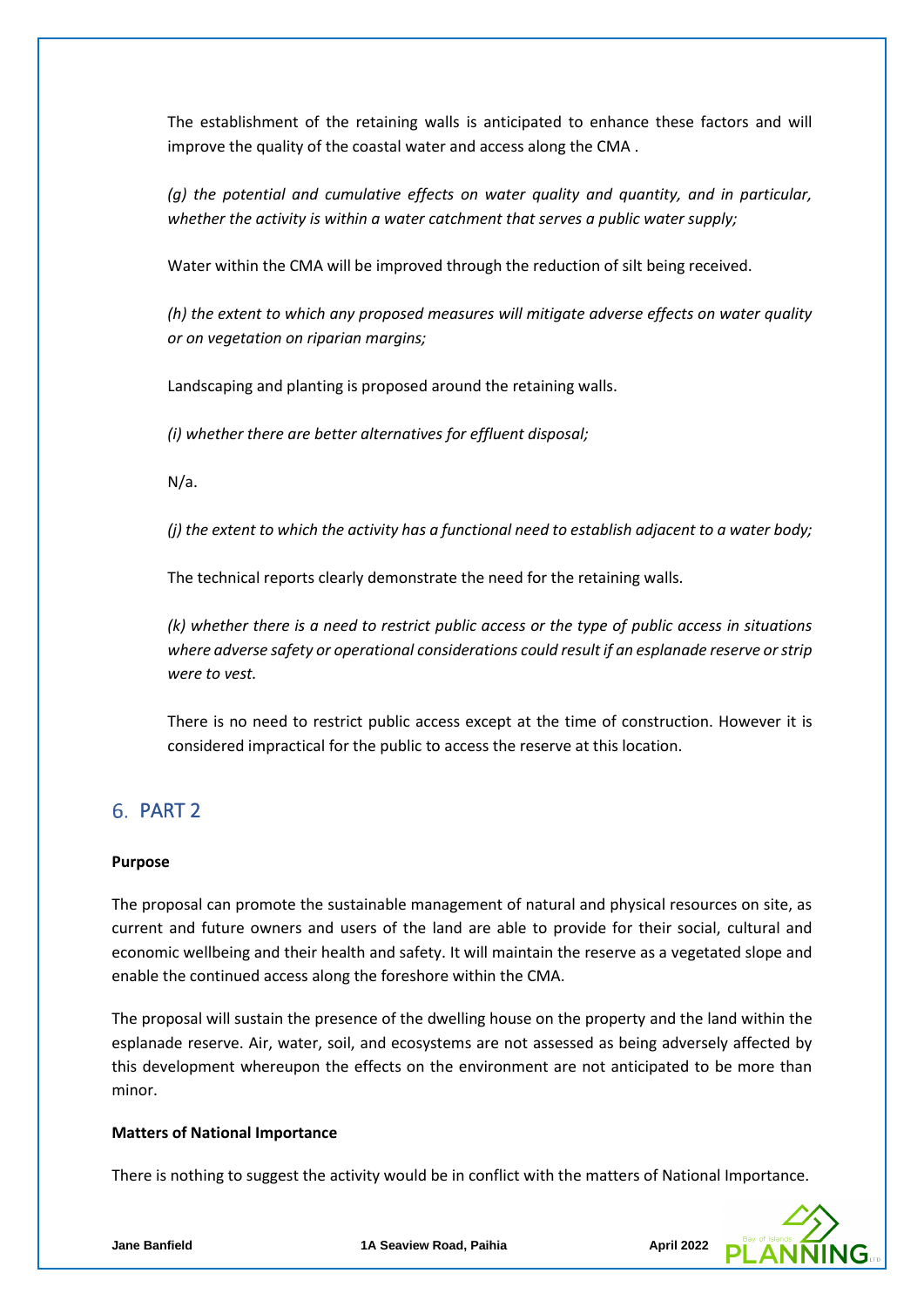### **Other Matters**

The development will result in an efficient use of resources with no effects beyond the property boundaries and there will be no adverse impacts on local ecosystems.

Council has sought response to issues which may arise in allowing the retaining wall to be established in the reserve. These items relate to the following as underlined. The comments in *italics* have been provided by the consulting engineer.

That structure does not benefit the public use of the reserve – noting the reserve is essentially a bush covered cliff.

The preceding information has demonstrated the presence of the wall is in fact attaining the purpose of the conservation zone. The consulting engineer has also added *-We consider these works to be for the most part entirely neutral – neither providing public benefit or cost. This slope is not an area that people tend to access. The bush covered cliff is of low quality scrubby bush. With appropriate planting the style of vegetation could be improved and benefit public use*.

To place into perspective Jane Banfield has provided the following observations and comments as follows - " The current vegetation cover in the subject area is predominately weed species including Chinese Privet, Wild Ginger, Jasmine and Japanese Cherry. The Banfield family proposes to replant the remediated area with native species including Pohuehue, Kowhai ( winter food for kereru, caterpillars for shining cuckoo), Pohututkawa, Ngaio as well as Harakeke. If approved by the Council, we would like to offer to extend this revegetation to include the Reserve area below, interplanting with further native species. Once well established, this could allow for the gradual removal of privet and other weed spp. Furthermore, the intent is for pest control to be commenced by our family across this area as part of a wider neighbourhood initiative to interconnect this Seaview coastal lowland zone with the pest control work done in the Opua State Forest.

- If this is allowed to occur, then where does the liability fall:
- For future maintenance of the retaining wall structure and associated drainage?

This would become the responsibility of the applicant and can be sanctioned via a Licence to Occupy and the appropriate legal documents. Alternatively as was suggested by Rod Stewart it would be more appropriate if a boundary adjustment was undertaken which then would make the applicant responsible by reason of land ownership.

If the house suffers subsidence in the future.

*Works are being completed to prevent any damage to the house. Also, the terraced construction will provide easy access to leading edge foundations should any maintenance be required in the future.*

• For remediation of the balance of the reserve area that will be affected during construction e.g. temporary construction access area?

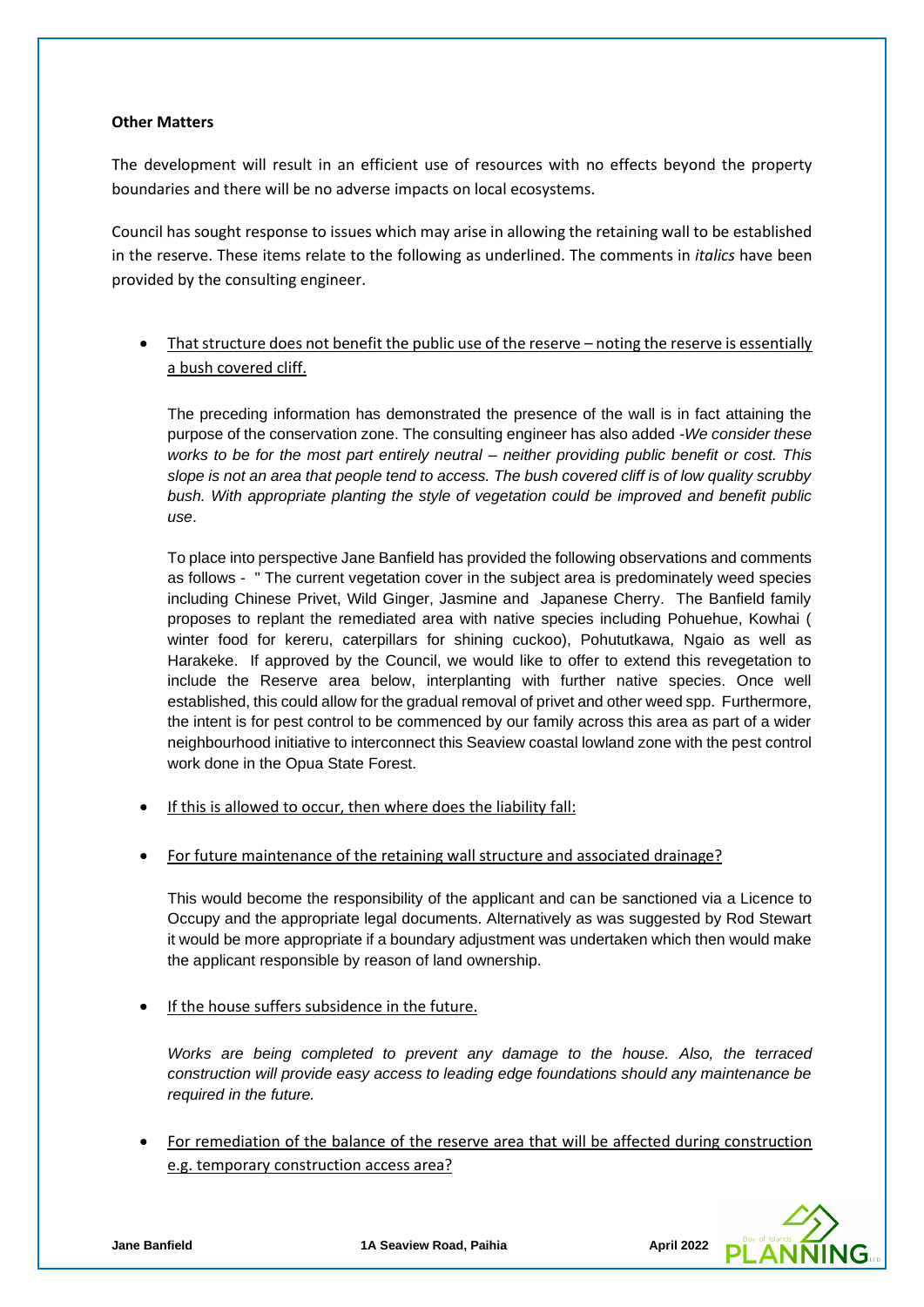*The lower piles form the boundary of the construction area. Works have been deliberately*  designed to have access through the property rather than through the reserve and so the *balance of the reserve area will not be affected.*

• Will drilling or thumping a row of new piles in that location de-stabilise the rest of the foreshore cliff and Council ends up with a similar issue faced by Auckland Council with those Northshore cliffs collapsing and endangering the public?

*Of note – this is not a cliff, it is a slope of a much lower height and gradient than those referenced on the North Shore and with no public walkway at the base (wider foreshore) so the risk is inherently lower to start with. The proposed works will further reduce public risk as their purpose is to stabilise the slope and dwelling.* 

# **7. CONCLUSION**

This application seeks a Discretionary resource consent to construct two retaining walls within the Residential and Conservation Zone. The assessment of effects on the environment concludes that for the reasons outlined in the application, the effects of undertaking this proposal will be no more than minor on the surrounding environment.

The proposal was considered to be consistent with the purpose of the National Environmental Standard for Assessing and Managing Contaminates in Soil to Protect Human Health and the National Environmental Standard for Freshwater.

No currently gazetted National Policy Statements including the NZ Coastal Policy Statement were considered to be undermined by this development

The Regional Policy Statement for Northland was also reviewed as part of this application. The proposal was considered to be consistent with the aims of this document.

In terms of the operative Far North District Plan, the proposal was assessed against the objectives and policies for the Urban Environment in general, the Residential and Conservation Zone, with the conclusion that it is generally compatible with the aims of the District Plan as expressed through those relevant objectives and policies.

The relevant assessment criteria within the District Plan were also considered, the conclusions reached being that the proposal fulfilled the relevant criteria when assessed within the context of the outcomes the rules aim to achieve.

In terms of the potential adverse effects being minor or more than minor, it is considered that there are no directly affected parties to this proposal as all effects can be adequately mitigated.

An assessment of Part II of the Act has also been completed with the proposal generally able to satisfy this higher order document also.